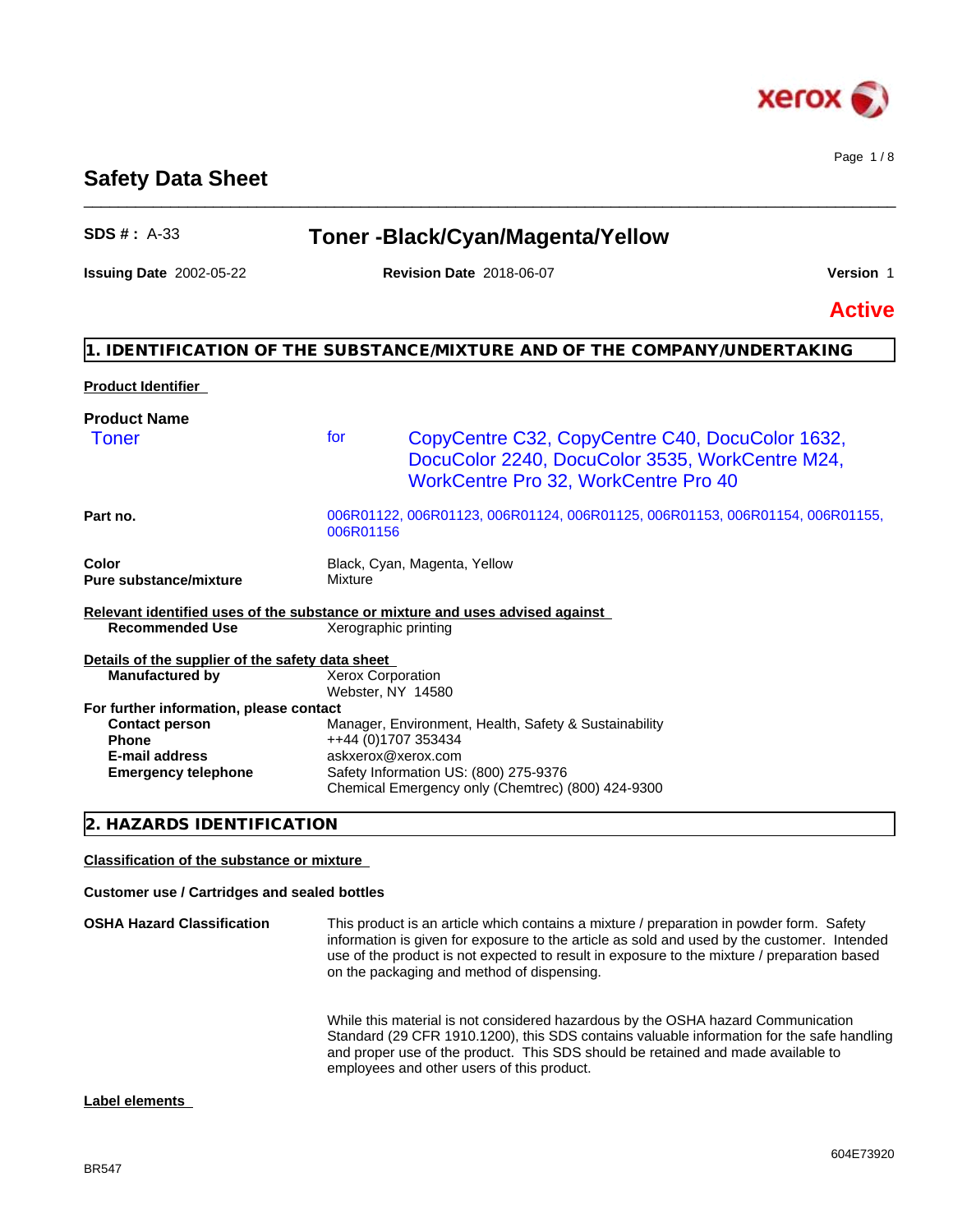

# SDS #: A-33 **Toner -Black/Cyan/Magenta/Yellow** Page 2/8

| <b>Signal Word</b>              | None          |
|---------------------------------|---------------|
| <b>Hazard Statements</b>        | None required |
| <b>Precautionary Statements</b> | None required |

### **Other hazards**

Not a PBT according to REACH Annex XIII May form explosible dust-air mixture if dispersed

# **3. COMPOSITION/INFORMATION ON INGREDIENTS**

### **Mixtures**

This formulation represents multiple colors and the component list includes multiple pigments. The actual toner formulation for each color will differ only in the pigment used.

| <b>Chemical Name</b> | <b>CAS No.</b> | Weight % | <b>Classification (Reg.</b><br>1272/2008) | Hazard Statements        |
|----------------------|----------------|----------|-------------------------------------------|--------------------------|
| Polymer              | 292629-36-8    | >60      | $\overline{\phantom{m}}$                  |                          |
| Ferrite              | 66402-68-4     | >15      | $-$                                       | $\sim$ $\sim$            |
| Polyethylene wax     | 9002-88-4      | >5       | $- -$                                     | $- -$                    |
| Red pigment          | 51920-12-8     | $0 - 10$ | $\overline{\phantom{m}}$                  | $\sim$ $\sim$            |
| Carbon black         | 1333-86-4      | $0 - 10$ | $-$                                       | $- -$                    |
| Yellow Pigment       | 6358-31-2      | $0 - 10$ | $\mathbf{u}$                              | $- -$                    |
| Cyan Pigment         | 147-14-8       | $0 - 10$ | $\overline{\phantom{a}}$                  | $\overline{\phantom{a}}$ |
| Amorphous silica     | 7631-86-9      | $<$ 5    | $\overline{\phantom{a}}$                  | $- -$                    |
| Magenta Pigment      | 980-26-7       | $0 - 10$ | $\overline{\phantom{m}}$                  | $\sim$ $\sim$            |
| Titanium dioxide     | 13463-67-7     | <1       | $\overline{\phantom{a}}$                  | $\overline{\phantom{m}}$ |

"--" indicates no classification or hazard statements apply.

### **4. FIRST AID MEASURES**

#### **Description of first-aid measures**

| <b>Aggravated Medical Conditions</b>                        | None under normal use conditions                                                              |
|-------------------------------------------------------------|-----------------------------------------------------------------------------------------------|
| Main symptoms                                               | Overexposure may cause:<br>mild respiratory irritation similar to nuisance dust.              |
| Ingestion                                                   | No known effect                                                                               |
| <b>Inhalation</b>                                           | No known effect                                                                               |
| <b>Skin</b>                                                 | No known effect                                                                               |
| <b>Eyes</b>                                                 | No known effect                                                                               |
| Acute toxicity                                              |                                                                                               |
| Most important symptoms and effects, both acute and delayed |                                                                                               |
| Ingestion                                                   | Rinse mouth with water and afterwards drink plenty of water or milk                           |
| <b>Inhalation</b>                                           | Move to fresh air                                                                             |
| <b>Skin contact</b>                                         | Wash skin with soap and water                                                                 |
|                                                             | continue flushing for at least 15 minutes                                                     |
| Eye contact                                                 | Immediately flush with plenty of water. After initial flushing, remove any contact lenses and |
|                                                             | Show this material safety data sheet to the doctor in attendance.                             |
| <b>General advice</b>                                       | For external use only. When symptoms persist or in all cases of doubt seek medical advice.    |

#### **Indication of immediate medical attention and special treatment needed Protection of first-aiders** No special protective equipment required **Notes to physician** Treat symptomatically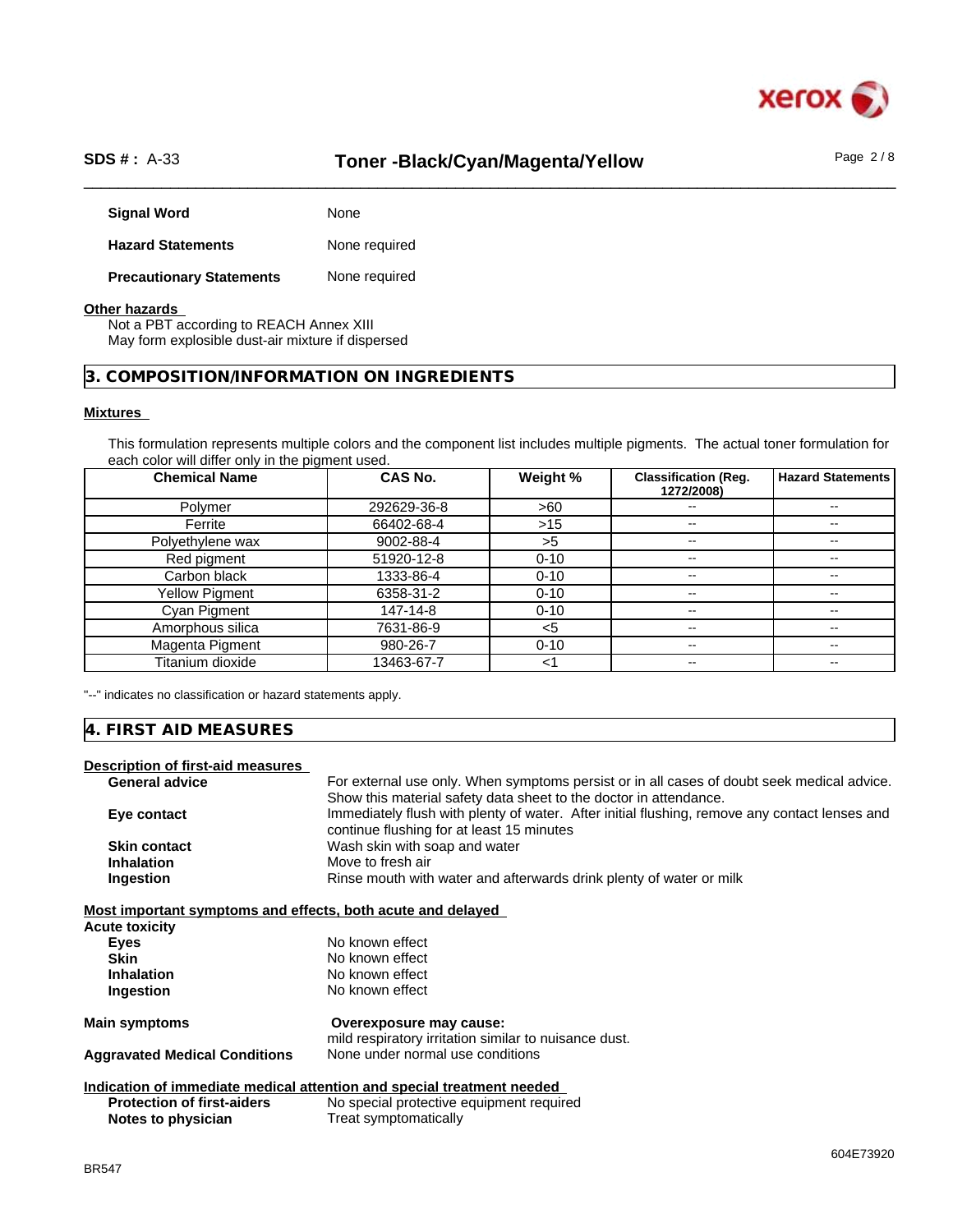

### **5. FIRE-FIGHTING MEASURES**

#### **Extinguishing media**

**Suitable extinguishing media** Use water spray or fog; do not use straight streams, Foam **Unsuitable extinguishing media** Do not use a solid water stream as it may scatterand spread fire

#### **Special hazards arising from the substance or mixture**

**Hazardous combustion products**

Hazardous decomposition products due to incomplete combustion, Carbon oxides, Nitrogen oxides (NOx)

Fine dust dispersed in air, in sufficient concentrations, and in the presence of an ignition source is a potential dust explosion hazard

#### **Advice for fire-fighters**

In the event of fire and/or explosion do not breathe fumes. Wear fire/flame resistant/retardant clothing. Use self-contained pressure-demand breathing apparatus if needed to prevent exposure to smoke or airborne toxins. Wear self-contained breathing apparatus and protective suit

# **Other information**

**Flash point** Not applicable

**Flammability** Not flammable. Will not readily ignite.

# **6. ACCIDENTAL RELEASE MEASURES**

#### **Personal precautions, protective equipment and emergency procedures**

Avoid breathing dust

#### **Environmental precautions**

No special environmental precautions required

#### **Methods and material for containment and cleaning up**

| <b>Methods for containment</b> |  |  |
|--------------------------------|--|--|
| Methods for cleaning up        |  |  |

**Prevent dust cloud** Use a vacuum cleaner to remove excess, then wash with COLD water. Hot water fuses the toner making it difficult to remove.

#### **Reference to other sections**

The environmental impact of this product has not been fully investigated However, this preparation is not expected to present significant adverse environmental effects.

| 7. HANDLING AND STORAGE |  |
|-------------------------|--|
|                         |  |

# **Precautions for safe handling**

| Advice on safe handling | Handle in accordance with good industrial hygiene and safety practice |
|-------------------------|-----------------------------------------------------------------------|
|                         | Avoid dust accumulation in enclosed space                             |
|                         | Prevent dust cloud                                                    |
|                         |                                                                       |

**Hygiene measures** None under normal use conditions

| Conditions for safe storage, including any incompatibilities                                                   |  |  |
|----------------------------------------------------------------------------------------------------------------|--|--|
| . Waxaa ka ka kale dhaqaala iyo dhaqaala iyo dadka waxaa ka dhaqaala dhaqaala ka caadan waxa dheeg dhaqa dhaqa |  |  |

|            | Technical measures and storage Keep container tightly closed in a dry and well-ventilated place |
|------------|-------------------------------------------------------------------------------------------------|
| conditions | Store at room temperature                                                                       |
|            |                                                                                                 |

**Incompatible products** None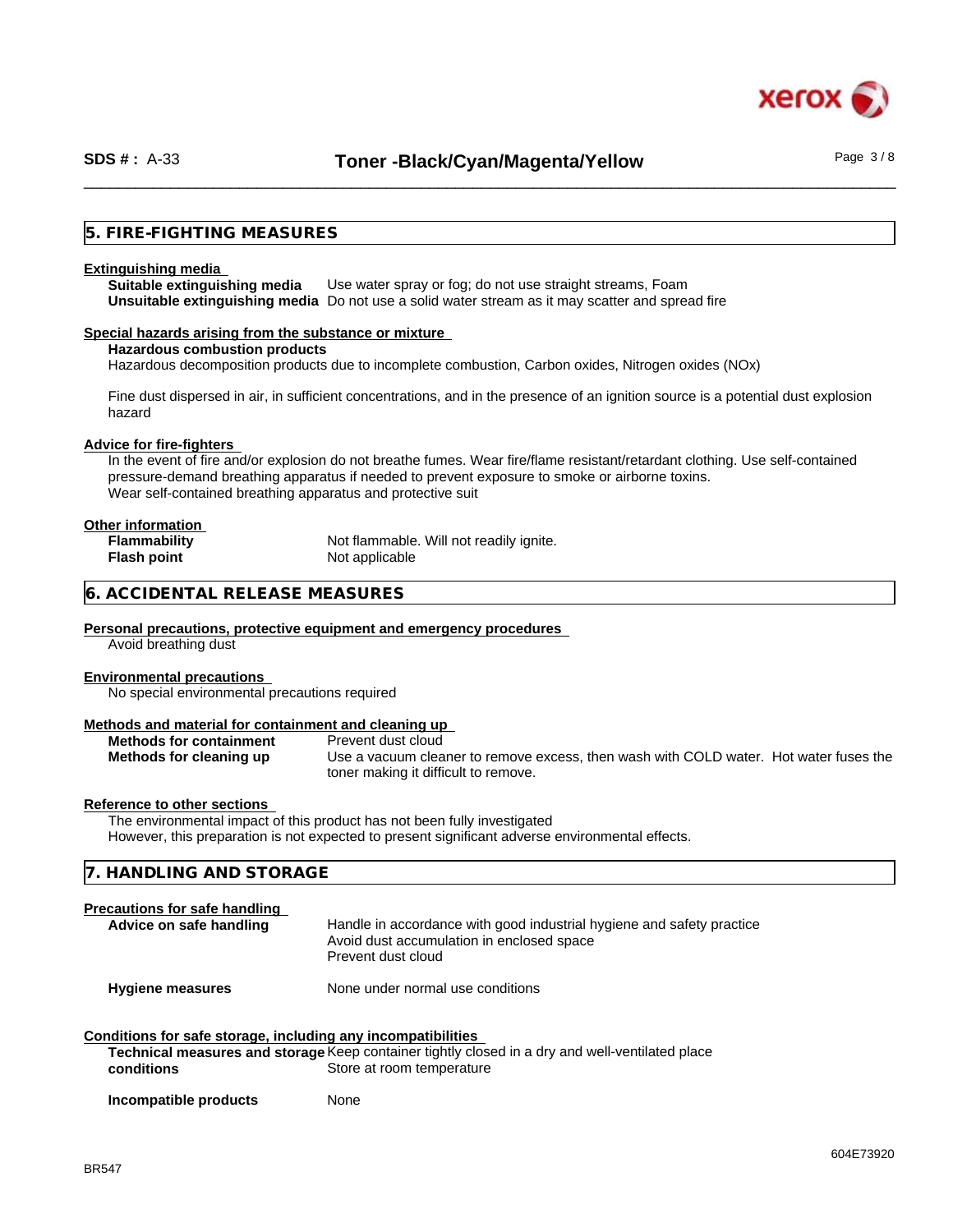

#### **Specific end uses**

Xerographic printing

#### **8. EXPOSURE CONTROLS/PERSONAL PROTECTION**

# **Control parameters**

| <b>Exposure Limits</b>      |                |
|-----------------------------|----------------|
| <b>ACGIH TLV TWA</b>        | 10             |
| <b>ACGIH TLV TWA</b>        | 3 <sub>1</sub> |
| <b>OSHA PEL TWA</b>         | 15             |
| <b>OSHA PEL TWA</b>         | 5 <sub>1</sub> |
| <b>Xerox Exposure Limit</b> | 2.             |
| <b>Xerox Exposure Limit</b> | 0.             |

**ACGIH TLV TWA** 10 mg/m<sup>3</sup> (inhalable particles) **ACGIH TLV TWA** 3 mg/m<sup>3</sup> (respirable dust) **OSHA PEL TWA** 15 mg/m<sup>3</sup> (total dust) **OSHA PEL TWA** 5 mg/m<sup>3</sup> (respirable dust) **Xerox Exposure Limit** 2.5 mg/m<sup>3</sup> (total dust) **Xerox Exposure Limit** 0.4 mg/m<sup>3</sup> (respirable dust)

#### **Component Information**

| <b>Chemical Name</b> | <b>ACGIH TLV</b>                                     | <b>OSHA PEL</b>           |
|----------------------|------------------------------------------------------|---------------------------|
| Ferrite              | TWA: 5 mg/m <sup>3</sup> TWA: 0.02 mg/m <sup>3</sup> |                           |
|                      | TWA: $0.1$ mg/m <sup>3</sup>                         |                           |
| Carbon black         | TWA: $3 \text{ mg/m}^3$                              | TWA: $3.5 \text{ mg/m}^3$ |
| Cyan Pigment         | TWA: 1 $mq/m3$                                       |                           |
| Titanium dioxide     | TWA: $10 \text{ mg/m}^3$                             | TWA: $15 \text{ mg/m}^3$  |

#### **Exposure controls**

**Engineering measures** None under normal use conditions

#### **Individual protection measures, such as personal protective equipment (PPE)**

| <b>Eye/Face protection</b>      | No special protective equipment required  |
|---------------------------------|-------------------------------------------|
| <b>Hand protection</b>          | No special protective equipment required  |
| <b>Skin and body protection</b> | No special protective equipment required  |
| <b>Respiratory protection</b>   | No special protective equipment required. |
| Thermal hazards                 | None under normal processing              |

**Environmental Exposure Controls** Keep out of drains, sewers, ditches and waterways

### **9. PHYSICAL AND CHEMICAL PROPERTIES**

**Specific gravity**  $\sim 1$ 

# **Information on basic physical and chemical properties Appearance** Powder **Consumerance Powder Consumer Powder Powder Powder Service Powder Powder Powder Powder Powder**<br> **Physical state** Solid **Consumer Powder Powder Powder Powder Powder Powder Powder Powder Powder Powder Pow Physical state** Solid **Collomate** Solid **Collomate Collomate Color Color Color Color Color Color Color Color Color Color Color Color Color Color Color Color Color Color Color Color** Black, Cyan, Magenta, Yellow **pH** Not applicable **Flash point** Not applicable

| <b>Melting / Freezing Point</b><br><b>Boiling point/range</b><br>Softening point | Not determined<br>Not applicable<br>49 - 60 °C<br>120 - 140 °F |  |  |
|----------------------------------------------------------------------------------|----------------------------------------------------------------|--|--|
| <b>Evaporation rate</b>                                                          | Not applicable                                                 |  |  |
| <b>Flammability</b>                                                              | Not flammable. Will not readily ignite.                        |  |  |
| <b>Flammability Limits in Air</b>                                                | Not applicable                                                 |  |  |
| Vapor pressure                                                                   | Not applicable                                                 |  |  |
| Vapor density                                                                    | Not applicable                                                 |  |  |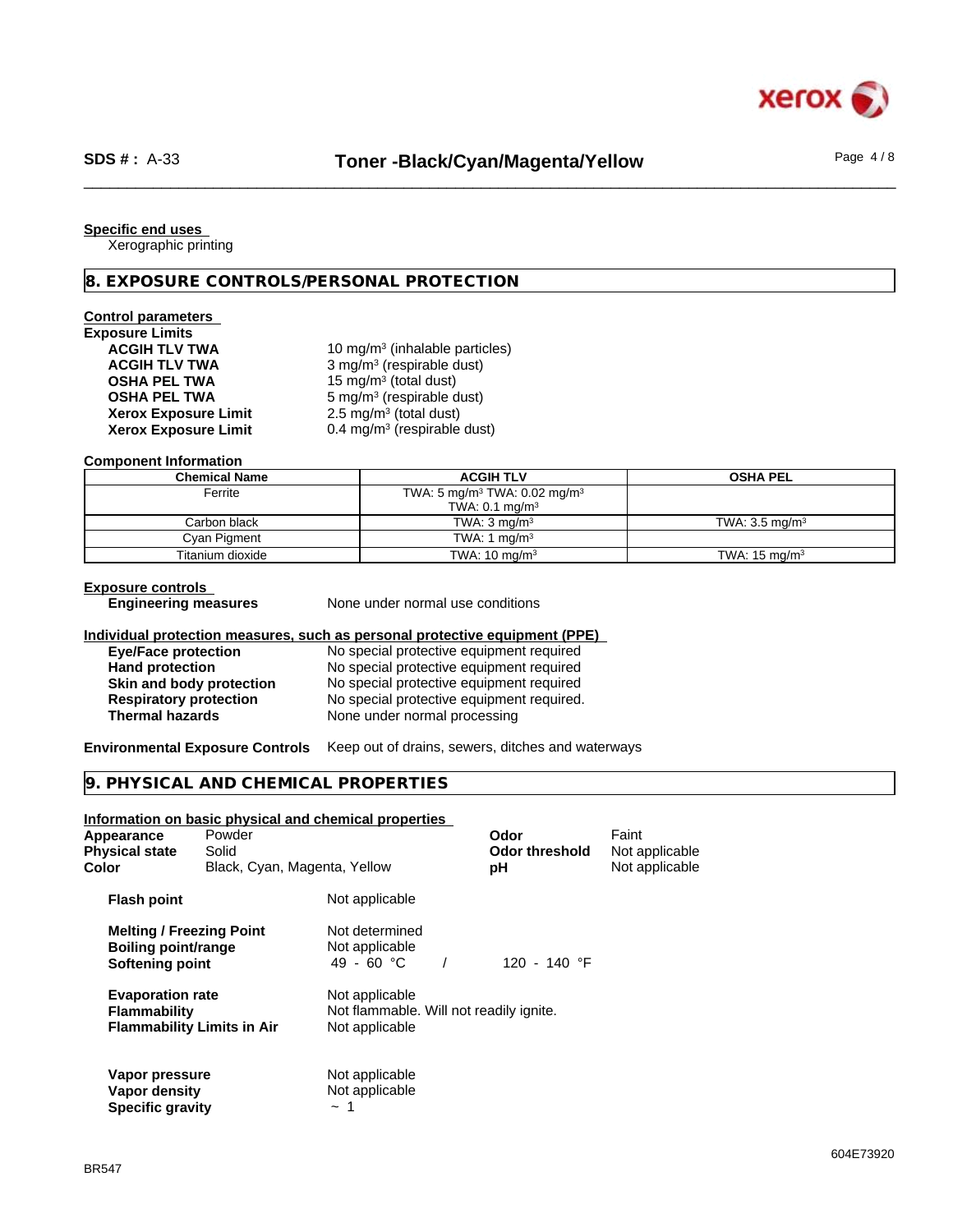

# SDS #: A-33 **Toner -Black/Cyan/Magenta/Yellow** Page 5/8

| <b>Water solubility</b>         | <b>Negligible</b>                                                                            |
|---------------------------------|----------------------------------------------------------------------------------------------|
| <b>Partition coefficient</b>    | Not applicable                                                                               |
| <b>Autoignition temperature</b> | Not applicable                                                                               |
| Decomposition temperature       | Not determined                                                                               |
| <b>Viscosity</b>                | Not applicable                                                                               |
| <b>Explosive properties</b>     | Fine dust dispersed in air, in sufficient concentrations, and in the presence of an ignition |
|                                 | source is a potential dust explosion hazard                                                  |
| <b>Oxidizing properties</b>     | Not applicable                                                                               |

#### **Other information**

None

**10. STABILITY AND REACTIVITY**

#### **Reactivity**

No dangerous reaction known under conditions of normal use

#### **Chemical stability**

Stable under normal conditions

#### **Possibility of hazardous reactions**

**Hazardous reactions** None under normal processing **Hazardous polymerization** Hazardous polymerization does not occur

#### **Conditions to avoid**

Prevent dust cloud, Fine dust dispersed in air, in sufficient concentrations, and in the presence of an ignition source is a potential dust explosion hazard

#### **Incompatible Materials**

None

#### **Hazardous decomposition products**

None under normal use

# **11. TOXICOLOGICAL INFORMATION**

*The toxicity data noted below is based on the test results of similar reprographic materials.*

#### **Information on toxicological effects**

| <b>Acute toxicity</b>      |                                       |
|----------------------------|---------------------------------------|
| <b>Product Information</b> |                                       |
| <b>Irritation</b>          | No skin irritation, No eye irritation |
| Oral LD50                  | $> 5$ q/kg (rat)                      |
| Dermal LD50                | $> 5$ g/kg (rabbit)                   |
| <b>LC50 Inhalation</b>     | $> 5$ mg/L (rat, 4 hr)                |
|                            |                                       |

#### **Component Information**

| <b>Chemical Name</b> | <b>LC50</b> Inhalation | <b>Dermal LD50</b>     | Oral LD50           |  |
|----------------------|------------------------|------------------------|---------------------|--|
| Polyethylene wax     |                        |                        | 8 g/kg (Rat)        |  |
| Carbon black         |                        | 3 g/kg (Rabbit)        | 15400 mg/kg (Rat)   |  |
| Cyan Pigment         |                        |                        | 10000 mg/kg (Rat)   |  |
| Amorphous silica     | $>2.2$ mg/L (Rat) 1 h  | $>2000$ mg/kg (Rabbit) | $>5000$ mg/kg (Rat) |  |
| Magenta Pigment      |                        | 3 g/kg (Rabbit)        | 23 g/kg (Rat)       |  |
| Titanium dioxide     |                        |                        | 10000 mg/kg (Rat)   |  |

**Chronic toxicity**

**Sensitization** Mo sensitization responses were observed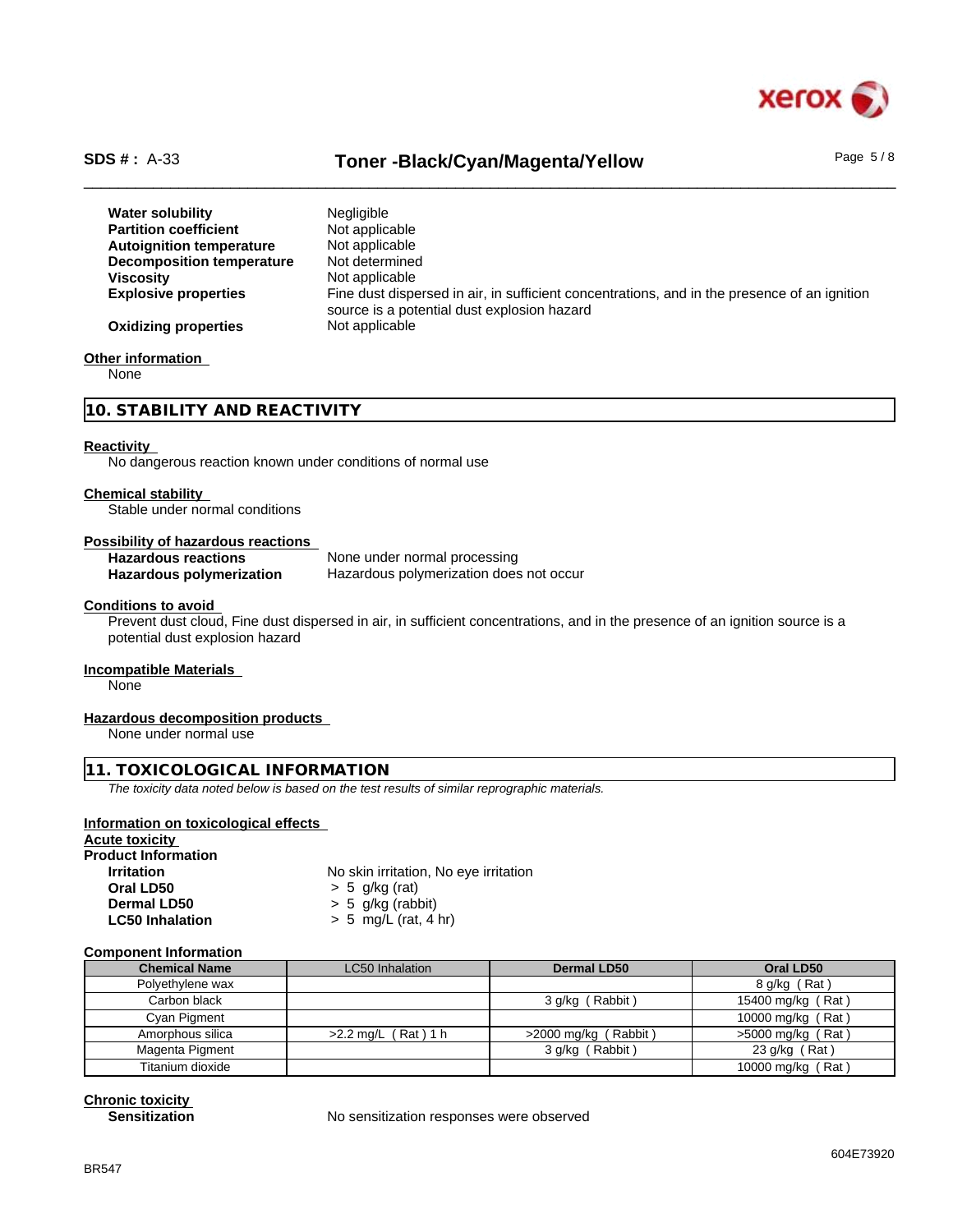

# SDS #: A-33 **Toner -Black/Cyan/Magenta/Yellow** Page 6/8

| <b>Neurological Effects</b><br><b>Target organ effects</b> | No information available<br>None known                                    |             |  |
|------------------------------------------------------------|---------------------------------------------------------------------------|-------------|--|
| <b>CMR Effects</b>                                         |                                                                           |             |  |
| <b>Mutagenic effects</b>                                   | Not mutagenic in AMES Test                                                |             |  |
| <b>Reproductive toxicity</b>                               | This product does not contain any known or suspected reproductive hazards |             |  |
| Carcinogenicity                                            | See "Other Information" in this section.                                  |             |  |
| <b>Chemical Name</b>                                       | <b>NTP</b>                                                                | <b>IARC</b> |  |
| Carbon black                                               |                                                                           | 2B          |  |
| Titanium dioxide                                           |                                                                           | 2B          |  |

#### **Other information**

The IARC (International Agency for Research on Cancer) has listed carbon black as "possibly carcinogenic to humans". However, Xerox has concluded that the presence of carbon black in this mixture does not present a health hazard. The IARC classification is based on studies evaluating pure, "free" carbon black. In contrast, toner is a formulation composed of specially prepared polymer and a small amount of carbon black (or other pigment). In the process of making toner, the small amount of carbon black becomes encapsulated within a matrix. Xerox has performed extensive testing of toner, including a chronic bioassay (test for potential carcinogenicity). Exposure to toner did not produce evidence of cancer in exposed animals. The results were submitted to regulatory agencies and published extensively.

The IARC (International Agency for Research on Cancer) has listed titanium dioxide as "possibly carcinogenic to humans". However, Xerox has concluded that the presence of titanium dioxide in this mixture does not present a health hazard. The IARC classification is based on studies in rats using high concentrations of pure, unbound TiO2 particles of respirable size. The Titanium Dioxide Industry REACH Consortium has concluded that these effects were species-specific, attributable to lung overload and not specific to TiO2, i.e. similar effects would also be seen for other low solubility dusts. Toxicological and epidemiological studies do not suggest a carcinogenic effects in humans. In addition, the titanium dioxide in this mixture is encapsulated in a matrix or bound to the surface of the toner.

#### **Other toxic effects Aspiration Hazard** Not applicable **Other adverse effects** None known

### **12. ECOLOGICAL INFORMATION**

#### **Toxicity**

On available data, the mixture / preparation is not harmful to aquatic life

# **Component Information**

| <b>Chemical Name</b> | <b>Toxicity to algae</b>                   | <b>Toxicity to fish</b>                      | Toxicitv to    | Toxicity to daphnia and      |
|----------------------|--------------------------------------------|----------------------------------------------|----------------|------------------------------|
|                      |                                            |                                              | microorganisms | lother aquatic invertebrates |
| Carbon black         |                                            |                                              |                | EC50 > 5600 mg/L 24 h        |
| Amorphous silica     | 440 mg/L EC50 72 h<br>(Pseudokirchneriella | $LC50 = 5000$ mg/L<br>Brachydanio rerio 96 h |                | $EC50 = 7600$ mg/L 48 h      |
|                      | subcapitata)                               |                                              |                |                              |

#### **Persistence and degradability**

Not readily biodegradable

#### **Bioaccumulative potential**

Bioaccumulation is unlikely

#### **Mobility in soil**

Insoluble in water

#### **Component Information**

| Chemical                   | Pow |
|----------------------------|-----|
| Name                       | loc |
| λvan<br>Piament<br>$    -$ | v.v |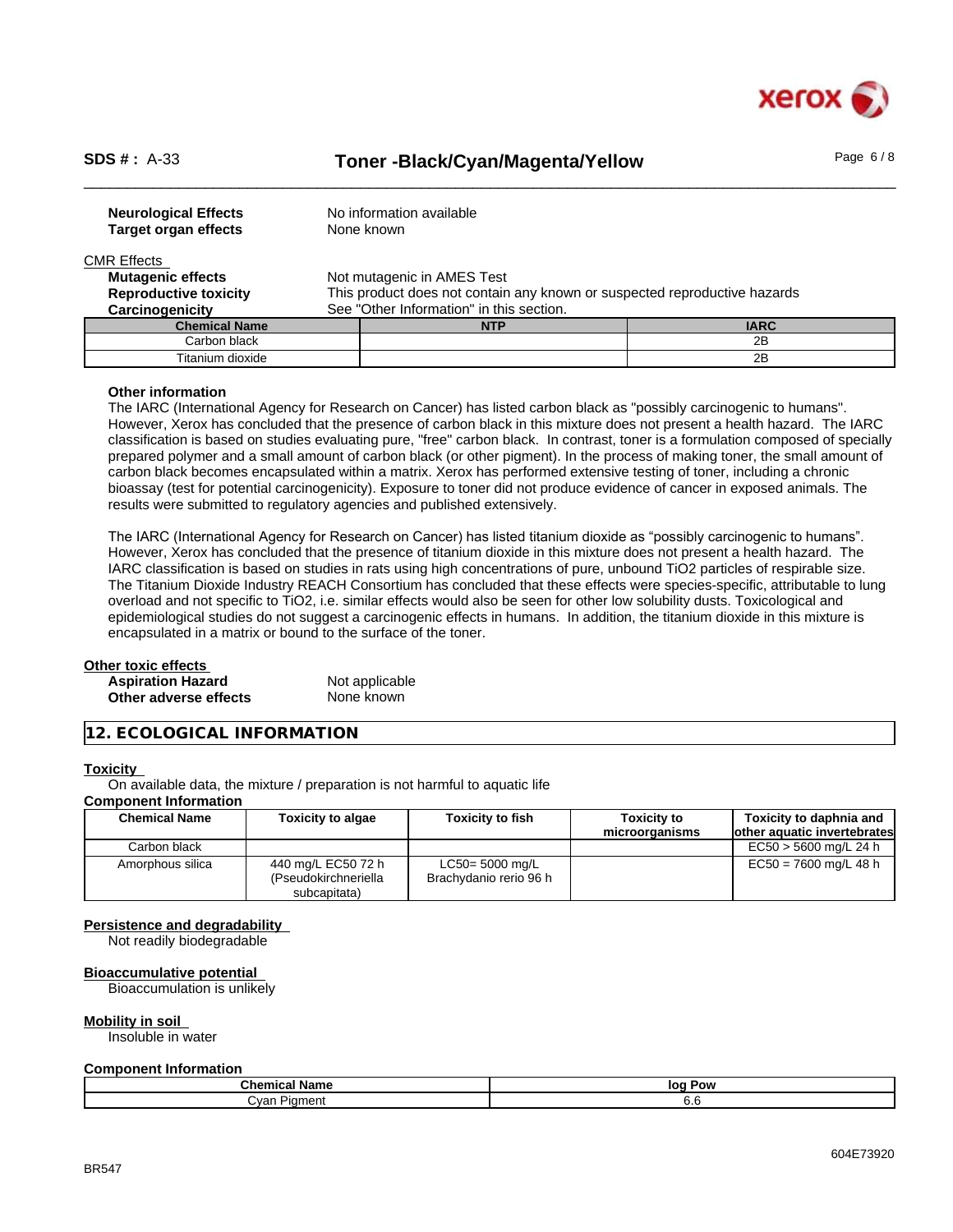

# SDS #: A-33 **Toner -Black/Cyan/Magenta/Yellow** Page 7/8

#### **Other adverse effects**

Presents little or no hazard to the environment.

**13. DISPOSAL CONSIDERATIONS**

| Waste treatment methods<br><b>Waste Disposal Methods</b> | This material, as supplied, is not a hazardous waste according to Federal regulations (40<br>CFR 261). This material could become a hazardous waste if it is mixed with or otherwise<br>comes in contact with a hazardous waste, if chemical additions are made to this material, or<br>if the material is processed or otherwise altered. Consult 40 CFR 261 to determine whether<br>the altered material is a hazardous waste. Consult the appropriate state, regional, or local<br>regulations for additional requirements. |
|----------------------------------------------------------|--------------------------------------------------------------------------------------------------------------------------------------------------------------------------------------------------------------------------------------------------------------------------------------------------------------------------------------------------------------------------------------------------------------------------------------------------------------------------------------------------------------------------------|
| Contaminated packaging                                   | No special precautions are needed in handling this material                                                                                                                                                                                                                                                                                                                                                                                                                                                                    |
| Other information                                        | Although toner is not an aquatic toxin, microplastics may be a physical hazard to aquatic life<br>and should not be allowed to enter drains, sewers, or waterways.                                                                                                                                                                                                                                                                                                                                                             |

**14. TRANSPORT INFORMATION**

This material is not subject to regulation as a hazardous material for shipping

| 15. REGULATORY INFORMATION |  |
|----------------------------|--|
|----------------------------|--|

#### **Safety, health and environmental regulations/legislation specific for the substance or mixture**

#### **OSHA Regulatory Status**

This product is an article which contains a mixture / preparation in powder form. Safety information is given for exposure to the article as sold and used by the customer. Intended use of the product is not expected to result in exposure to the mixture / preparation based on the packaging and method of dispensing.

While this material is not considered hazardous by the OSHA hazard Communication Standard (29 CFR 1910.1200), this SDS contains valuable information for the safe handling and proper use of the product. This SDS should be retained and made available to employees and other users of this product.

# **Canada**

This product has been classified in accordance with the hazard criteria of the Hazardous Products Requlations (HPR). **and the SDS contains all the information required by the HPR.**

#### **International Inventories**

**TSCA** Complies<br> **DSL/NDSL** Complies **DSL/NDSL** 

# **U.S. Federal Regulations**

#### **SARA 313**

Section 313 of Title III of the Superfund Amendments and Reauthorization Act of 1986 (SARA). This product does not contain any chemicals which are subject to the reporting requirements of the Act and Title 40 of the Code of Federal Regulations, Part 372 **Clean Water Act**

This product is not regulated as a pollutant pursuant to the Clean Water Act (40 CFR 122.21 and 40 CFR 122.42).

**Clean Air Act,Section 112 Hazardous Air Pollutants (HAPs) (see 40 CFR 61)**

This product is not regulated as a hazardous air pollutant (HAPS) under Section 112 of the Clean Air Act Amendments of 1990. **CERCLA**

This material, as supplied, does not contain any substances regulated as hazardous substances under the Comprehensive Environmental Response Compensation and Liability Act (CERCLA) (40 CFR 302) or the Superfund Amendments and Reauthorization Act (SARA) (40 CFR 355). There may be specific reporting requirements at the local, regional, or state level